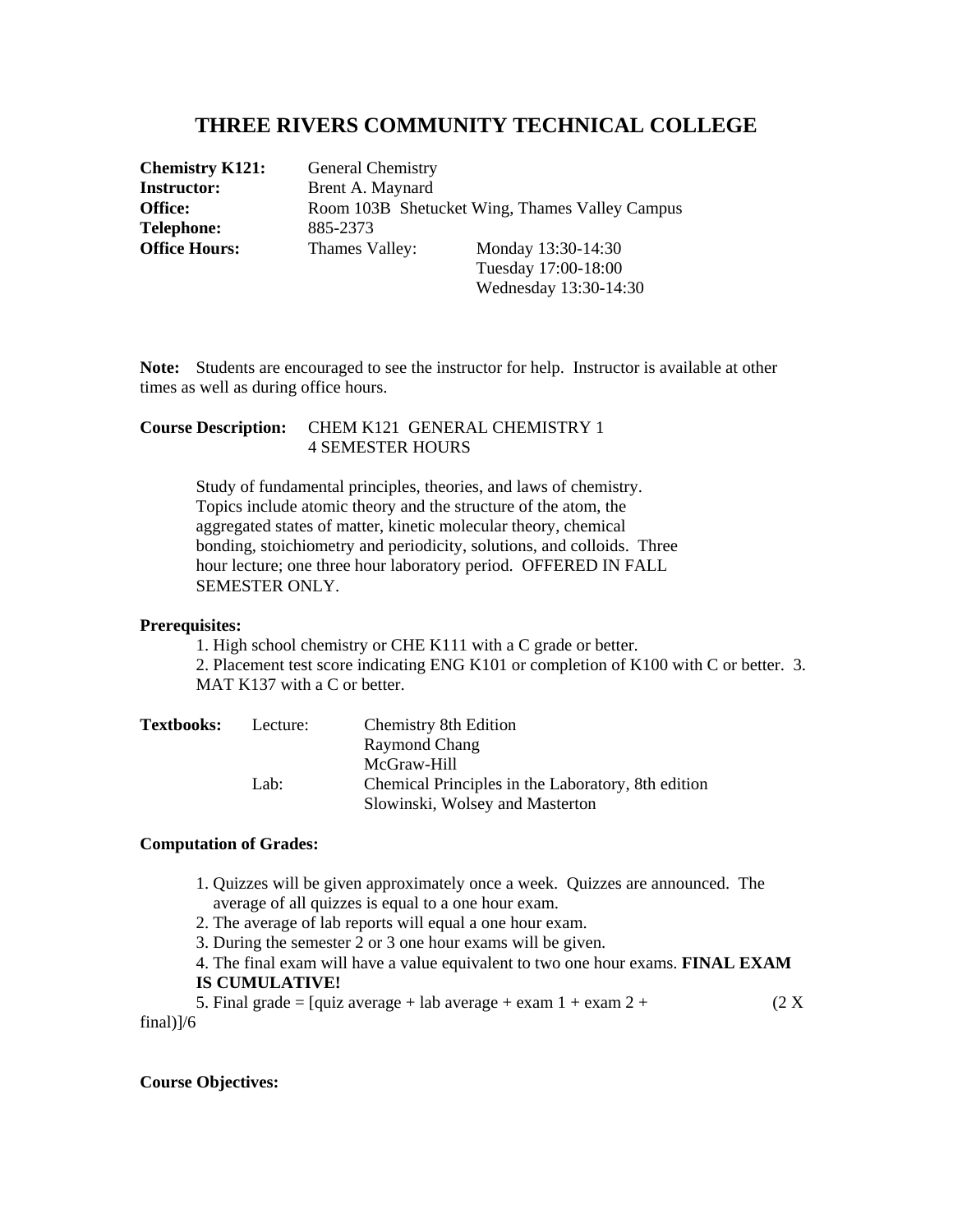- 1. Be familiar with scientific notation, significant digits, and the metric system.
- 2. Understand atomic structure, isotopes and the ZXA notation.
- 3. Know chemical nomenclature for inorganic compounds.
- 4. Be able to determine percent composition and molecular and empirical formula.
- 5. Be able to balance equations and do stoichiometric calculations for chemical reactions including reactions in solution and gaseous phase. Stoichiometric calculations include:
	- Limiting reactant Theoretical yield Percent yield Amount non-limiting reactant left over
	-
- 6. Be able to use:
	- Molarity Percent by mass Parts per million
- 7. Have an understanding of ionic, covalent, and coordinate covalent bonding.
- 8. Have a basic understanding of quantum mechanics and atomic orbitals and how it relates to the periodic chart.
- 9. Be familiar with Lewis dot structures.
- 10. Have a basic understanding of molecular geometry.
- 11. Know the difference between pi and sigma bonding.
- 12. Be able to do acid-base and redox titration calculations.
- 13. Be able to do calculations using the ideal gas law and universal gas law.
- 14. Have an understanding of gas behavior and pressure.

Attendance is recorded. There is no formal attendance policy, however, numerous unexcused absences will result in the lower grade being given in a borderline situation.

#### **Tentative Schedule (subject to change)**

| Chapter 1 | Scientific Method                           |
|-----------|---------------------------------------------|
|           | Metric System                               |
|           | Significant digits                          |
|           | Scientific notation                         |
|           | Density                                     |
|           | Classification of matter                    |
| Chapter 2 | Atomic structure                            |
|           | Atomic number, mass number, neutron number, |
|           | and the ZAX notation                        |
|           | Ions                                        |
|           | The periodic table                          |
|           | Molecular and empirical formulae            |
|           | Nomenclature                                |
|           |                                             |
| Chapter 3 | Atomic mass                                 |
|           | $M_{\odot}$ and $m_{\odot}$ and $m_{\odot}$ |

 Molar mass Percent composition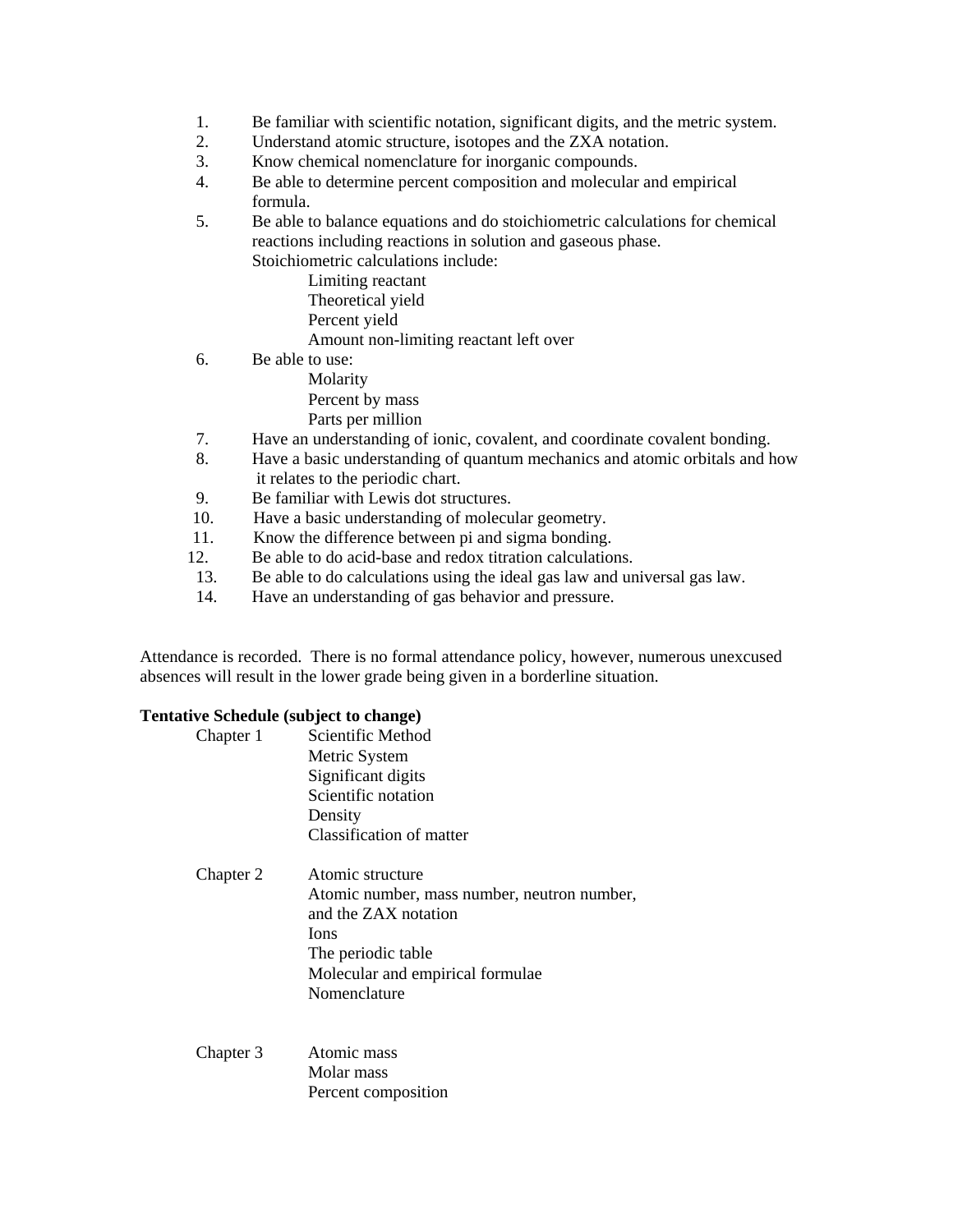|            | Determination of empirical and molecular formulae<br><b>Equation balancing</b><br>Stoichiometry<br>Theoretical yield<br>Percent yield<br>Limiting reactant                                            |
|------------|-------------------------------------------------------------------------------------------------------------------------------------------------------------------------------------------------------|
| Chapter 4  | Electrolyte<br>Precipitation reactions<br>Acid base neutralization<br>Oxidation-reduction reactions<br>Gravimetric analysis<br><b>Acid-Base titrations</b><br><b>Redox titrations</b>                 |
| Chapter 12 | Concentration units:<br>Molarity<br>Percent by mass<br>Parts per million (ppm)                                                                                                                        |
| Chapter 7  | Nature of light<br>Bohr model of the atom<br>Basic quantum mechanics<br>Quantum numbers and atomic orbitals<br>Atomic orbitals and the periodic chart<br>Electron configuration and Auf-ban principle |
| Chapter 8  | Development of the periodic table<br>Periodic properties<br>Variation in properties on the periodic chart<br>Ionization energy<br>Electron affinity<br>Atomic and ionic diameter<br>Electronegativity |
| Chapter 9  | Ionic bonding<br>Covalent and coordinate covalent bond<br>Octet rule<br>Lewis dot structures<br>Resonance structures                                                                                  |
| Chapter 10 | Dipole moments<br>Molecular geometry<br>Pi and sigma bonding                                                                                                                                          |
| Chapter 11 | Hydrogen bonding<br>Van der Waals forces<br>Polarity vs non-polarity and the prediction of solubility                                                                                                 |